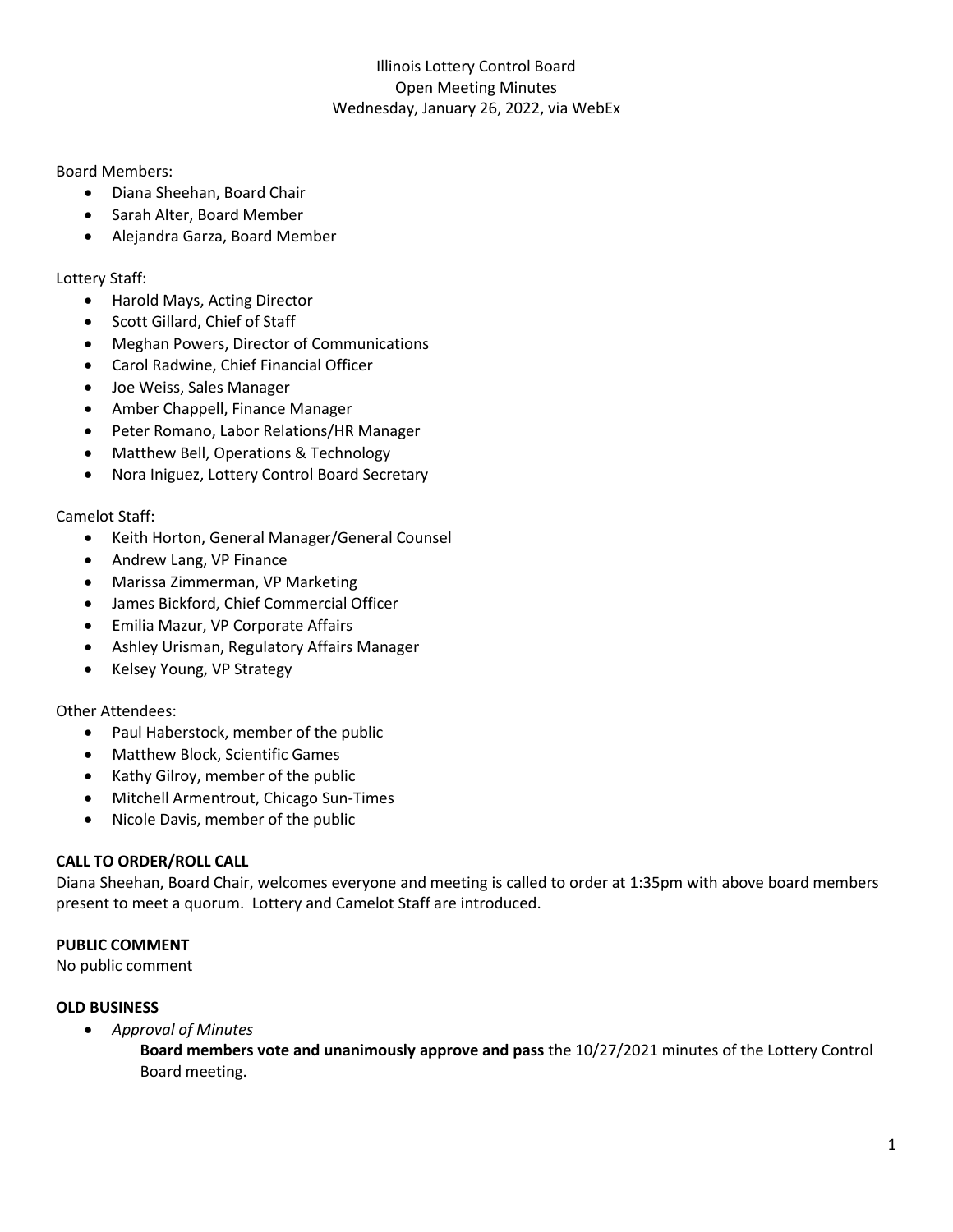### **DIRECTOR'S REPORT**

• *Executive Summary - Keith Horton*

Lottery had \$1.7 Billion in sales in first half of fiscal year. Challenges expected for the 3<sup>rd</sup> quarter and the remainder of the year due to challenges with the pandemic and with staffing shortages with retailers. The Lottery remains ahead of budget.

#### • *Sales Performance Q1 Sales (July- December) - Andrew Lang*

- 1. Overall sales are up 6.1% versus last year and ahead of budget by 3.8 %. Growth in both retail and online channels.
- 2. Instant weekly sales above \$40 Million a week with sales up from both FY21 and FY 22 with some softening due to economic factors. Sales less prizes are up \$29 million versus last year.
- 3. Draw based games are at \$611 Million nearly 90% up versus last year and just under 4% versus budget. Sales without the Mega or Powerball jackpots are at \$15 to \$20 Million a week. Sales have softened as players reduced their spend on core games because of the economic environment.
- 4. iLottery sales are performing well at over \$3 Million a week helped by the Powerball roll. The launch of Fast Play Online along with a user-friendly app also contributed.

#### **Questions and Comments**:

**Board member, Sarah Alter,** asked if there is any research done on the profile of the community where there has been a growth in online sales. Andrew Lang stated that the high jackpots helped in bringing new players onboard. The Lottery continues to push the overall player base by retaining those we do have and trying to acquire new ones. James Bickford stated that smart media buying is getting a good return on investment through new data tools and allows players to come naturally and offer players a fun and safe environment to play our games.

**Board Chair Diana Sheehan asked** if a game like Keno could be offered to increase draw-based games sales when there are no high jackpots. Andrew Lang stated that it would help but regulatory wise, it is not available in Illinois. Lottery continues to offer a great range of products to give players more choices.

- *Finance – Amber Chappell*
	- 1. YTD Sales Revenue by Game has a total of \$836,755,866. Sales are up year over year with Lotto and Lucky Day Lotto being flat and the Pick games being slightly down. Both Powerball and Mega Millions saw an uplift in sales due to high jackpots.
	- 2. Profit and Loss statement for FY22 has an operating income of \$407,675,086 which is 24% of sales that we are contributing back to the state for the causes we support.
	- 3. The prescribed transfer amount for the Common School and Capital Projects fund for FY22 is \$775 Million. In FY22, as of 12/31/2021, the department has transferred \$364.3 Million which is 47% of the prescribed amount leaving \$410.7 Million left to be transferred for the remainder of year to meet our goal. The Lottery is currently on target to meet the prescribed amount.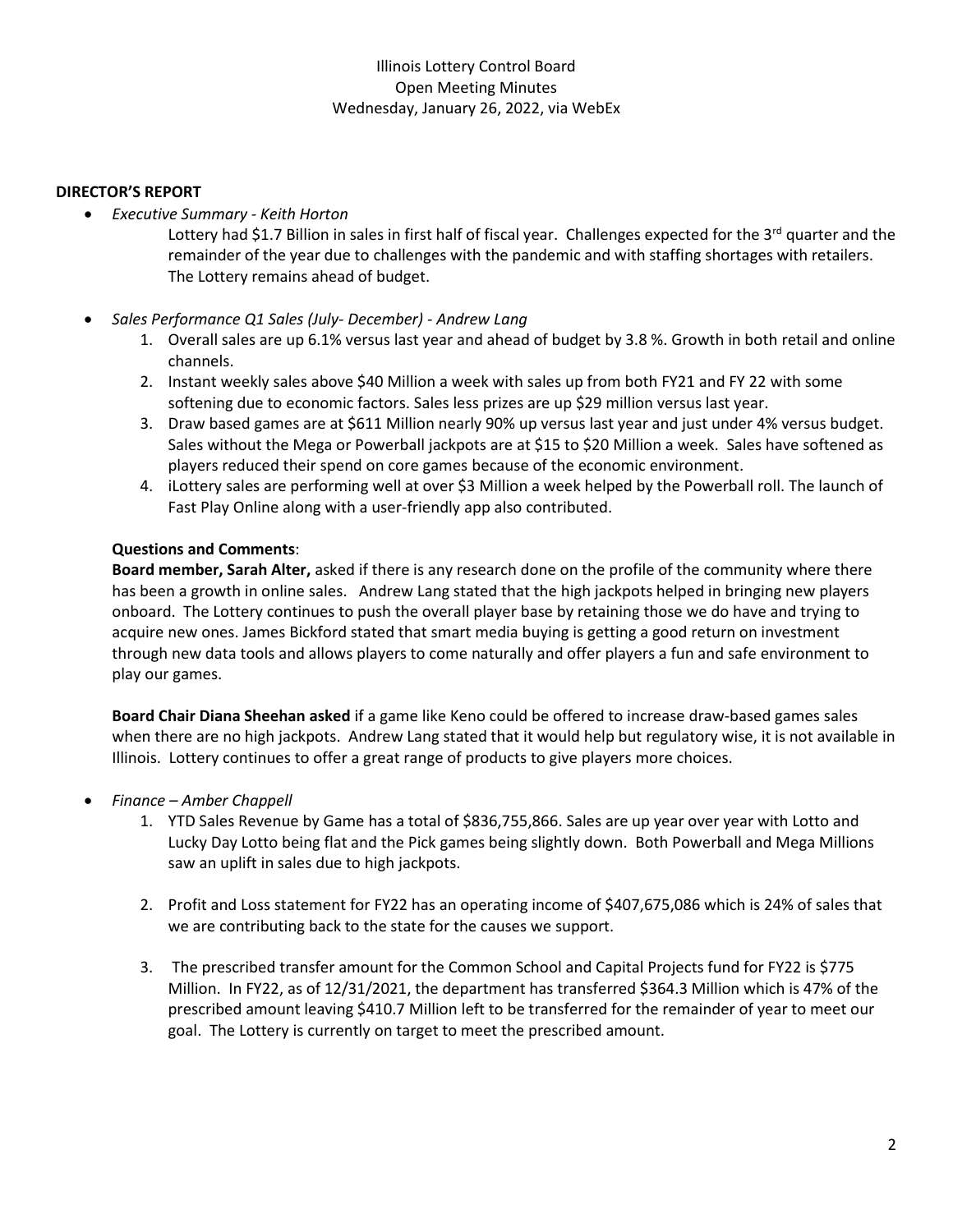4. As of 12/31/2021, the Lottery has transferred \$73.9 Million overall during the life of the specialty ticket causes. Of this, \$5.1 Million has been transferred in FY22.

### **Questions and Comments:**

**Board Chair, Diana Sheehan, asked** if there is any remediation or tweaks that must be made to meet the prescribed amount. James Bickford stated despite headwinds with retailer staffing shortages and supply chain, Camelot is following and sticking to its current business plan.

**Board Chair Sheehan also asked** if the supply chain implications are hitting Lottery directly. James Bickford stated that the impact is more so with the smaller independent store and smaller chains. Retailers are learning to manage business with less staff.

**Board member, Alejandra Garza, asks** if there is a marketing move to add transfers to the specialty ticket STEAM grant which is at \$0 for FY21. Amber Chappell stated that Lottery no longer has that cause in our statute.

- *Advertising & Marketing – Marissa Zimmerman*
	- 1. Brand tracking for two Instant Platform campaigns were conducted for *Extreme Cash and Gold & Silver.* The results proved that humor plays a large part in a campaign's ability to grab the viewer's attention. Metrics looked at are campaign recall, liked/loved campaign, intend to buy a ticket, easy to recognize as ad for the Illinois Lottery.
	- 2. Media spend continues with a majority in paid social and digital display to reach consumers where they are.
	- 3. October 2021-holiday tickets launched, final push for rolling jackpots, and continued support in New Year's Eve Powerball promotion.
	- 4. November 2021-support of Holiday Instants continues, Fast Play launched, and retail activation supporting ways to gift Instant tickets.
	- 5. December 2021-continued support for Holiday Instants, rolling jackpots, launch of pick support highlighting win belief.
	- 6. January 2022 launches: Multiplier family, Dream Ranger campaign, Pick support highlighting Chicago Bulls.
	- 7. iLottery-total revenue through week 29 is at \$123 Million, 42% growth vs prior year. Player retention has been successful within the past months.

# **Questions and Comments**:

**Board member, Alejandra Garza, commented that she is a fan of Claude the hamster used in one of the Illinois Lottery commercials and congratulates Camelot. Board member Garza also asks if tracking was done on the selling potential based on that one ad and would like to see some numbers.** Marissa Zimmerman stated that preliminary results show it performed well and people found it charming and appealing and will provide numbers when available.

**Board Chair Sheehan asks if there is a thought in using the hamster in other areas besides the holidays.** Marissa Zimmerman stated they have held him back specifically for the holidays and if used more frequently it will diminish the effect.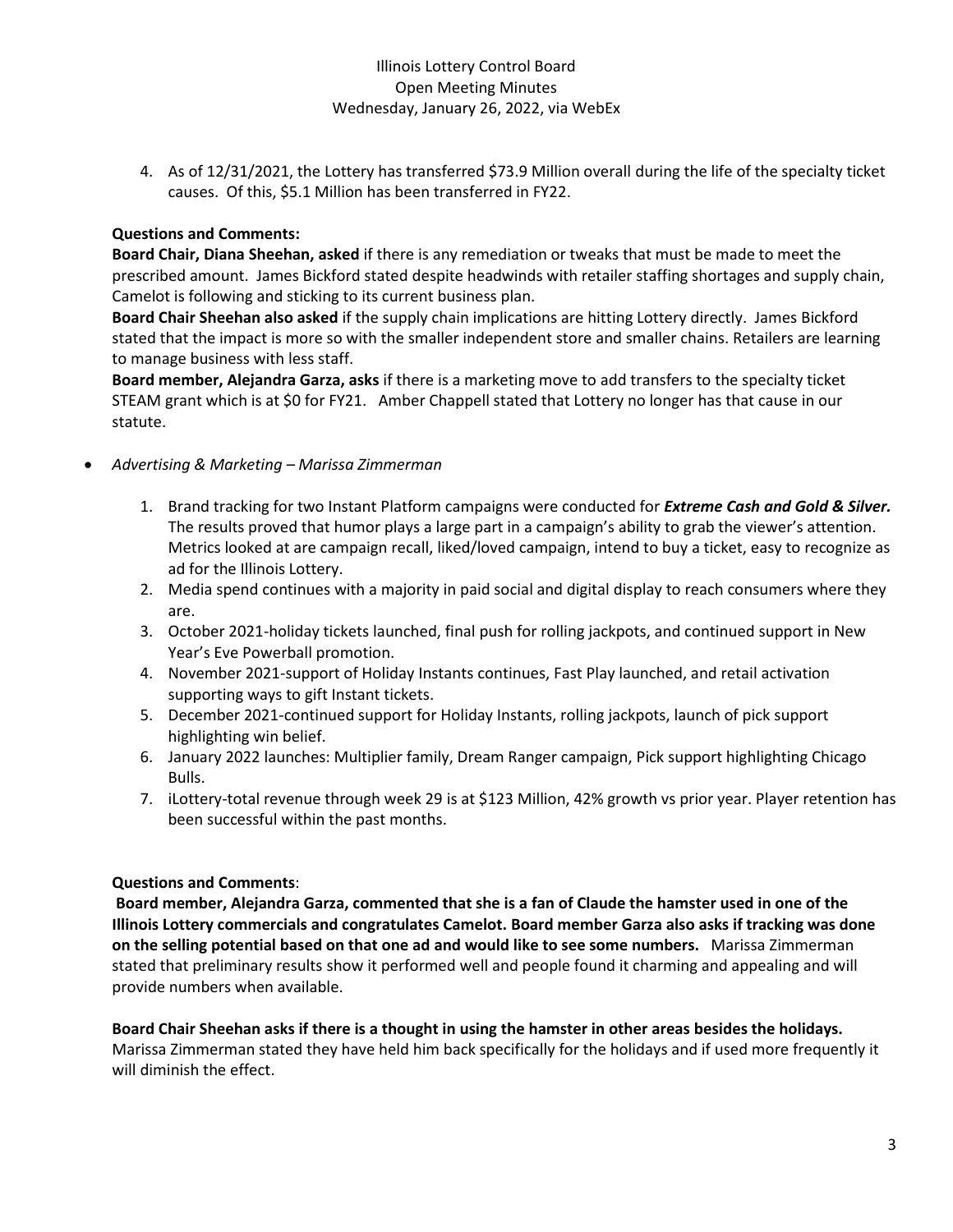**Board member, Alejandra Garza, asks if there will be a campaign using the worldwide sporting event of the World Cup.** James Bickford stated that there is not a budget

**Board chair Sheehan asks what the strategies are bringing in new players.** James Bickford states the contribution factors are variety of games and having a safe, fun, and exciting environment to play in.

- Retail/Promotions Update James Bickford
	- 1. Circle K's loyalty program has been extended until June 30, 2022(buy 5 Instants to receive free \$1 ticket). Lottery partnered with their online loyalty club.
	- 2. Merging a digital environment into a retail environment is how the Lottery is working with its key accounts.
	- 3. The Walmart expansion roll out is nearly complete. Training will be reinforced at all the new stores to make sure it is up to standard.
	- 4. Lottery has opened 61 Independent retailers, 5 Independent retailers are pending installations, 52 applications are in process and 9 applications have been denied.

# **Questions and Comments**:

**Board Chair Sheehan asked if we are staying net positive on retail**. James Bickford stated that Lottery remains at a network of 7,220 retailers when last year we had 7,000.

- *Public Relations and Responsible Play - Emilia Mazur*
	- 1. PR continues focus on drive win belief. Winning storytelling based on several Lotto and Lucky Day Lotto jackpot winners in different parts of Illinois.
	- 2. An Illinois resident was in the final drawing for the New Year's Eve Dick Clark promotion where she had a chance to win \$1 Million.
	- 3. Illinois Lottery partnered with Mariano's and with the Boys & Girls Club alliance to host a toy drive. Anyone over the age of 18 that donated a gift received a free holiday ticket.
	- 4. Almost 300 toys were collected, and Illinois Lottery matched that donation making 600 toys available to the boys and girls club.
	- 5. Responsible play included a redesign of the Be Smart, Play Smart brochure making it more visible for players in the stores.
	- 6. Gift responsibility campaign stressed that Lottery tickets are not suitable gift for children.

# **Questions and Comments:**

 **Board member Garza asked if there is a Back-to-School campaign in the works.**

Emilia Mazur stated that they have begun to brainstorm ideas.